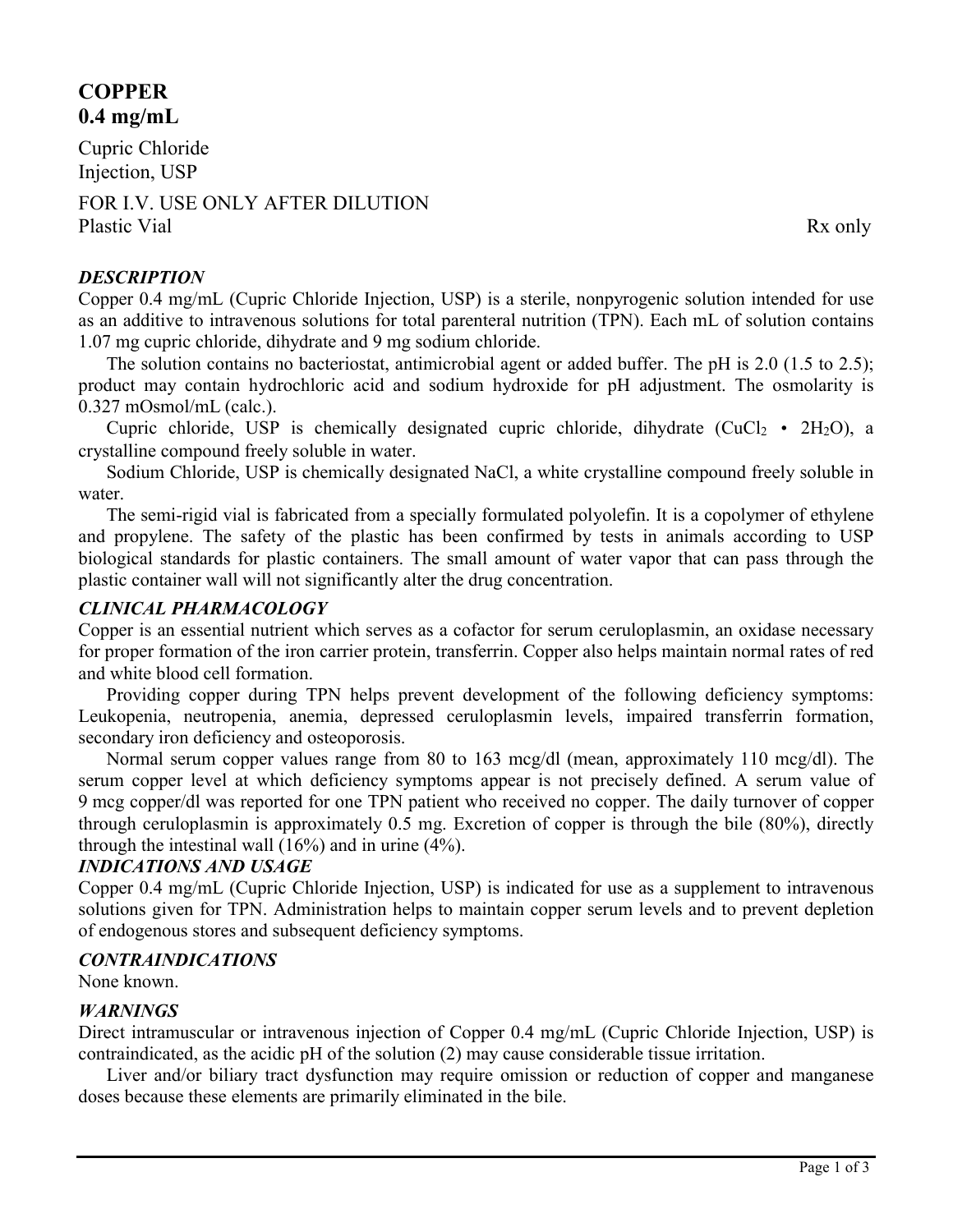**WARNING:** This product contains aluminum that may be toxic. Aluminum may reach toxic levels with prolonged parenteral administration if kidney function is impaired. Premature neonates are particularly at risk because their kidneys are immature, and they require large amounts of calcium and phosphate solutions, which contain aluminum.

Research indicates that patients with impaired kidney function, including premature neonates, who receive parenteral levels of aluminum at greater than 4 to 5 mcg/kg/day accumulate aluminum at levels associated with central nervous system and bone toxicity. Tissue loading may occur at even lower rates of administration.

#### *PRECAUTIONS*

#### **General**

Do not use unless the solution is clear and the seal is intact.

Administration of zinc in the absence of copper may cause a decrease in serum copper levels.

Copper 0.4 mg/mL (Cupric Chloride Injection, USP) should only be used in conjunction with a pharmacy directed admixture program using aseptic technique in a laminar flow environment; it should be used promptly and in a single operation without any repeated penetrations. Solution contains no preservatives; discard unused portion immediately after admixture procedure is completed.

It is not recommended to administer copper to a patient with Wilson's Disease, a genetic disease of copper metabolism.

#### **Drug Interactions**

Cupric ion may degrade ascorbic acid in total parenteral nutrition (TPN) solutions. In order to avoid this loss of ascorbate, multivitamin additives should be added to TPN solutions immediately prior to infusion. Alternatively, the multivitamin additive may be added to one container of TPN solution, followed by copper in a subsequent container.

#### **Laboratory Tests**

Twice monthly serum assays for copper and/or ceruloplasmin are suggested for monitoring copper concentrations in long-term TPN patients. As ceruloplasmin is a cuproenzyme, ceruloplasmin assays may be depressed secondary to copper deficiency.

#### **Carcinogenesis, Mutagenesis, and Impairment of Fertility**

Long-term animal studies to evaluate the carcinogenic potential of Copper 0.4 mg/mL (Cupric Chloride Injection, USP) have not been performed, nor have studies been done to assess mutagenesis or impairment of fertility.

#### **Nursing Mothers**

It is not known whether this drug is excreted in human milk. Because many drugs are excreted in human milk, caution should be exercised when Copper 0.4 mg/mL (Cupric Chloride Injection, USP) is administered to a nursing woman.

#### **Pediatric Use**

(See *DOSAGE AND ADMINISTRATION* section.) There are limited data in infants weighing less than 1500 grams.

#### **Pregnancy**

Animal reproduction studies have not been conducted with cupric chloride. It is also not known whether cupric chloride can cause fetal harm when administered to a pregnant woman or can affect reproductive capacity. Cupric chloride should be given to a pregnant woman only if clearly indicated.

#### **Geriatric Use**

An evaluation of current literature revealed no clinical experience identifying differences in response between elderly and younger patients. In general, dose selection for an elderly patient should be cautious, usually starting at the low end of the dosing range, reflecting the greater frequency of decreased hepatic, renal, or cardiac function, and of concomitant disease or other drug therapy.